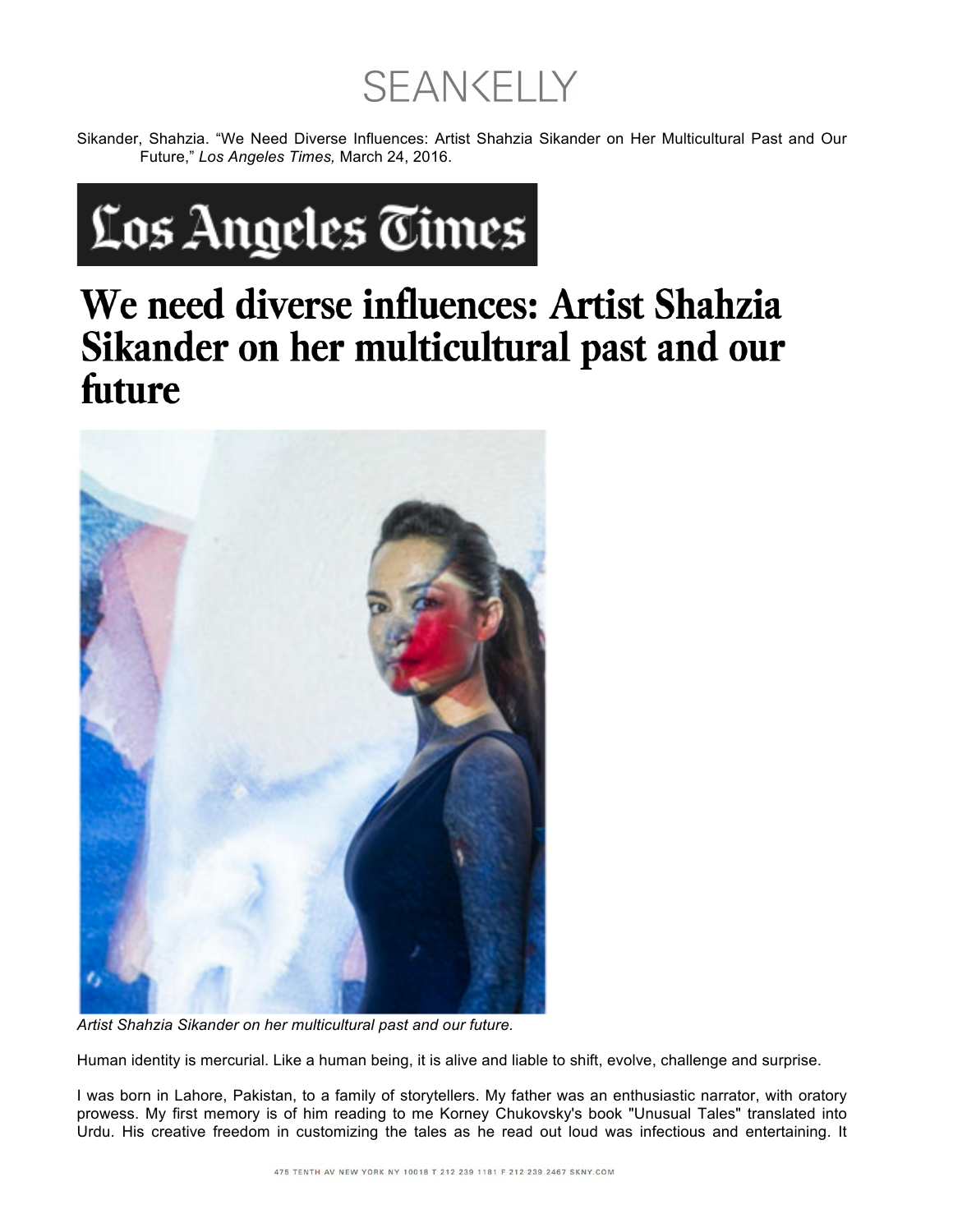signaled to me as a young child to be inventive. A couple of years later, encounters with Edgar Allan Poe, Lewis Carroll, Walter de la Mare alongside the stories of Miraj — the visionary night journey of Prophet Muhammad felt like the Everest expedition in pursuit of wit, candor and irony. In high school the pendulum swung between Shakespeare and Salman Rushdie and a multitude of sources in between, allowing my imagination to inspect reality from different cultural consequences.

But growing up in Pakistan in the 1980s under a military regime that incessantly institutionalized religion was a deeply conflicting experience. The Hudood ordinances, which limited women's rights, loomed large. Art school was considered immoral. Co-education dissipated. Religious tolerance diminished.

The Muslim culture practiced within the private sector was varied, complex and dynamic. I grew up in a multifamily house with an intrinsic mix of secular, spiritual and religious Muslim-ness. By 9, I had read the Koran several times and learned much of it by heart in Arabic, a language I did not understand, and realized that rote was not my calling. Though I loved my Muslim religious celebratory rituals — of fasting, Eid, saying prayers and putting aside *zakat* (alms) — I also had enthusiasm for my concurrent Catholic schooling, choir practice and participating in the annual Christmas play. I had a probing mind, an independent nature, and a spunky imagination to compete with the boys.

My first visit to the U.S. was in 1992. I traveled courtesy of the Pakistani government to showcase my paintings at the Pakistani Embassy in Washington, D.C. In Pakistan, my art made headline news; in the show, not a single work sold.



"Portrait of the Artist Ayad Akhtar" (2016) by Shahzia Sikander. The title of the portrait of the Pakistani-American playwright references James Joyce's work. (Shahzia Sikander)

I was disappointed but decided to call up art schools and share my work in person. My father had given me a See America ticket available then only to tourists from Delta Airlines, which came in handy because it allowed me to fly from city to city on standby status as many times as possible. That mobility encouraged me to call on many art programs, and eventually I was accepted at Rhode Island School of Design's graduate program for fall 1993.

Despite my pluralistic upbringing, I was anxious about encountering my first Jewish family — the Fains, my assigned hosts in Providence. I imagined the inevitable discussion around our respective disparate faiths. As I settled into their home, I was taken aback at the uncanny similarities with my own tight-knit family system: lots of affection, a healthy attitude toward spirituality and an appreciation for communication and education.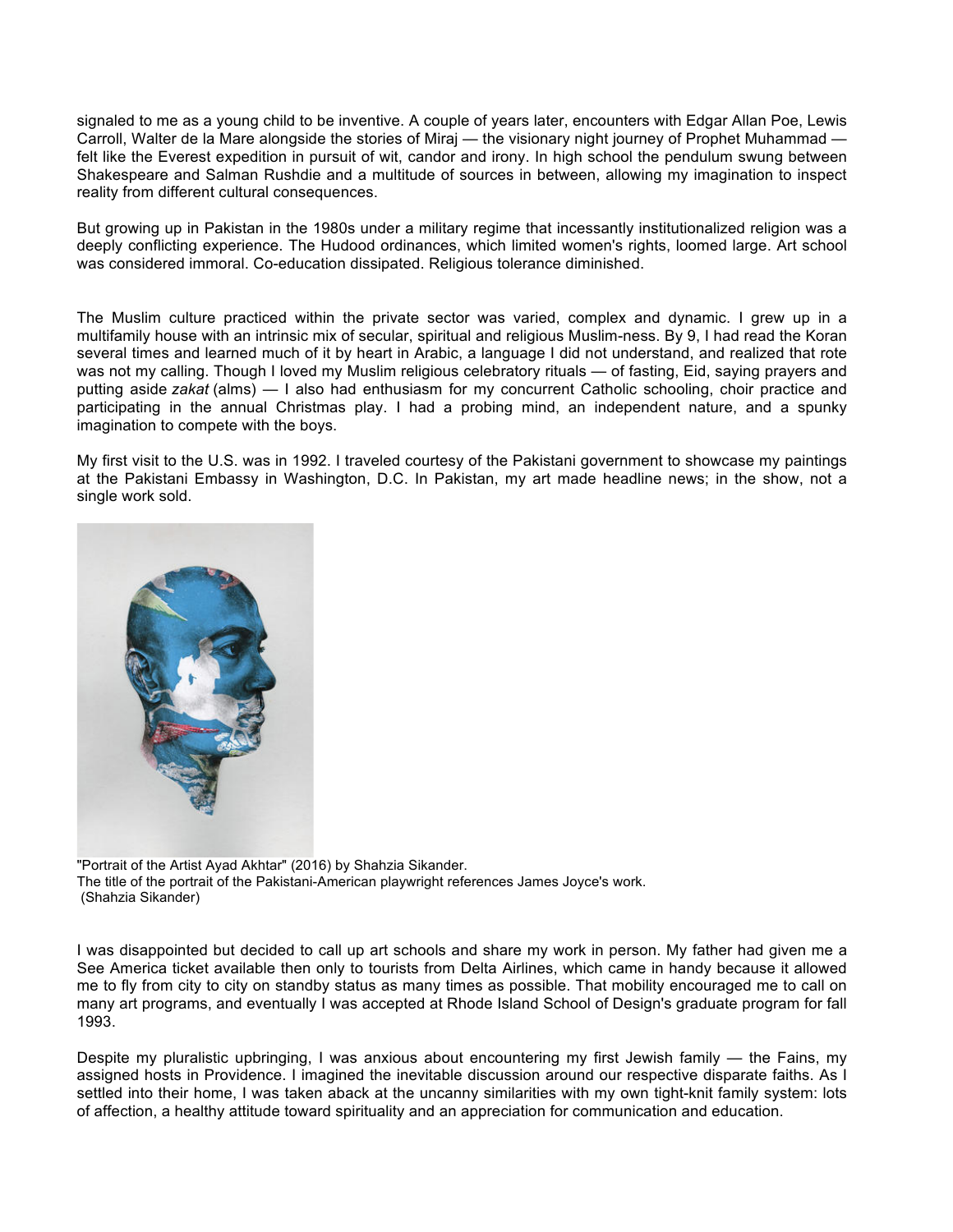I babysat their two young children, reading them stories about our different cultures and rituals. Exchanging ideas and understanding each other's Muslim and Jewish faiths were instrumental in building the bonds that still serve us.

My 6-year-old son goes to a secular Jewish school in New York where we live, and his godmother is a sculptor and Jewish. I am designing a ketubah for the global Jewish community. My son is fluent in Urdu and deeply connected to his Muslim roots while also speaking Spanish. More than half the children in his kindergarten class are multiracial and multi-religious.

Yet I am dumbfounded that in 2016, here in New York, one of the most diverse cities in the world, it is almost impossible to find a children's book that celebrates a Muslim child's heritage, family, culture and tradition. Why is it that we do not care to assimilate the Muslim American experience in the same effortless ways as we do for other cultural and religious groups?

**I was disappointed but decided to call up art schools and share my work in person. My father had given me a See America ticket available then only to tourists from Delta Airlines, which came in handy because it allowed me to fly from city to city on standby status as many times as possible. That mobility encouraged me to call on many art programs, and eventually I was accepted at Rhode Island School of Design's graduate program for fall 1993.**

Despite my pluralistic upbringing, I was anxious about encountering my first Jewish family - the Fains, my assigned hosts in Providence. I imagined the inevitable discussion around our respective disparate faiths. As I settled into their home, I was taken aback at the uncanny similarities with my own tight-knit family system: lots of affection, a healthy attitude toward spirituality and an appreciation for communication and education. I babysat their two young children, reading them stories about our different cultures and rituals. Exchanging

ideas and understanding each other's Muslim and Jewish faiths were instrumental in building the bonds that still serve us.

My 6-year-old son goes to a secular Jewish school in New York where we live, and his godmother is a sculptor and Jewish. I am designing a ketubah for the global Jewish community. My son is fluent in Urdu and deeply connected to his Muslim roots while also speaking Spanish. More than half the children in his kindergarten class are multiracial and multi-religious.

Yet I am dumbfounded that in 2016, here in New York, one of the most diverse cities in the world, it is almost impossible to find a children's book that celebrates a Muslim child's heritage, family, culture and tradition. Why is it that we do not care to assimilate the Muslim American experience in the same effortless ways as we do for other cultural and religious groups?

The onus to explain our Pakistani and Muslim heritage has always been on me as an artist as well as a parent. While generating a variety of cultural references for my son to express to his classmates over the past three years, I realized that therein lay an opportunity for us to create our own personal books. Luckily both of us love to draw and I have been able to tap into the lessons ingrained by my father's unwavering commitment to storytelling. Recently the Museum of Modern Art invited me to participate in its children's book line by reflecting from within my unique experience of cross-cultural observation. Movements like #weneeddiversebooks have also been instrumental in bringing to light underrepresented narratives and identities.

Luckily the complex plurality I experienced as a child in Pakistan allowed me to navigate a multitude of categories as I negotiated a sense of belonging. Pakistani, Muslim, woman, South Asian and Asian American all were lenses I encountered as the other. Using creativity as a tool and embracing the potential of multiplicity instead of rigidity or singularity, I evolved as a shape-shifter. Issues around identity are still as relevant now as when I moved to the U.S. in 1993.

Even then, I did not fit the average American's picture of a Muslim. It baffled many in the mid-'90s that as a practicing Muslim woman I did not wear a veil. My independent nature was also seen as an anomaly. Many assumed I left Pakistan to avoid a patriarchal culture and subjugation by a Muslim male. I was often left feeling that the complexities of being a Muslim in America were too nuanced for the majority to grasp.